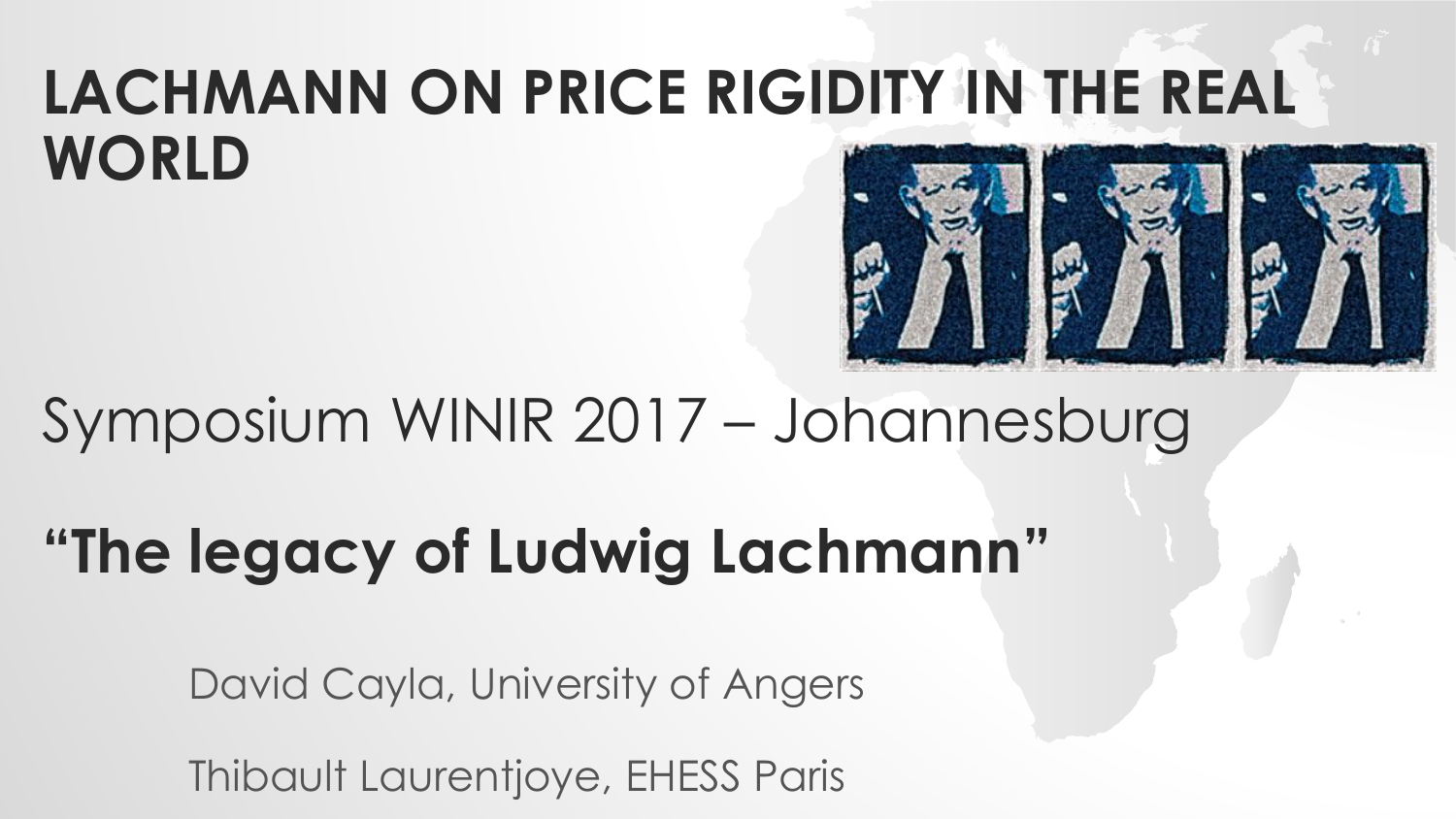- In the **General equilibrium model** there is no time, therefore no process: the 'universal auctioneer' solve any issue linked to the problem of adjustment.
- Economic agents are merely reacting to prices variations. There is no '**action**' in the full sense of the term.

"A choice is the prototype of indeterminate action. The modern 'theory of choice', by contrast, […] has made the word denote a situation in which, with given preferences and market price, there literally *nothing to choose*" (L. Lachmann (1986), *The Market as an Economic process*, p. 113).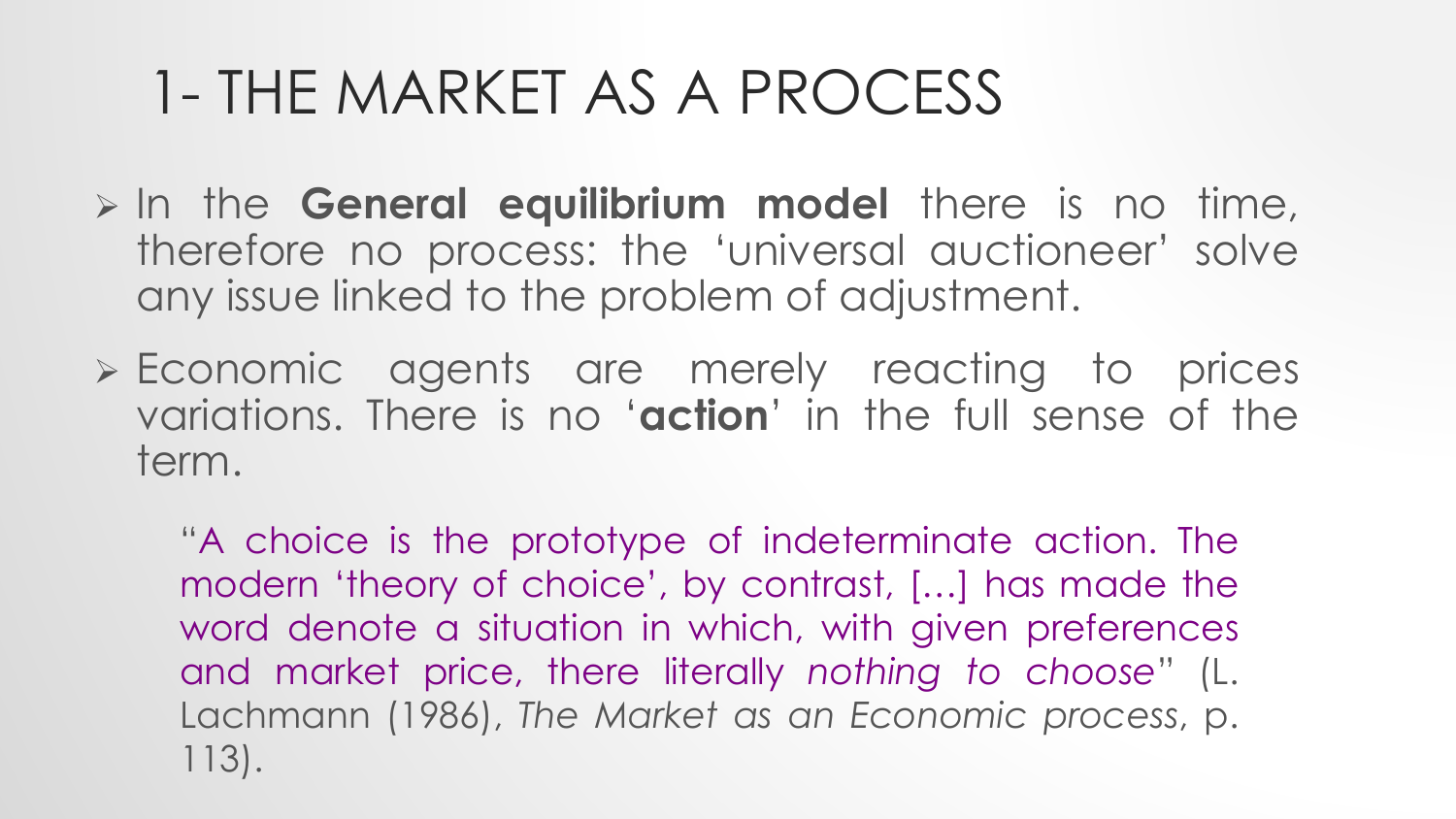- $\triangleright$  The goal of Lachmann is to give up the pretention to establish a formal model of markets and to provide instead a **description** of the way markets work.
- Von Mises 1949 p. 123: "*The Austrian school endeavours to explain prices that are really paid in the market, and not just prices that would be paid under certain, never realizable conditions*" (quoted by Lachmann)
- But this project was never achieved by economists, especially Austrians. Lachmann concludes (p. 131): "*The lack of curiosity on the part of Austrian economists is even more astonishing than that of others*".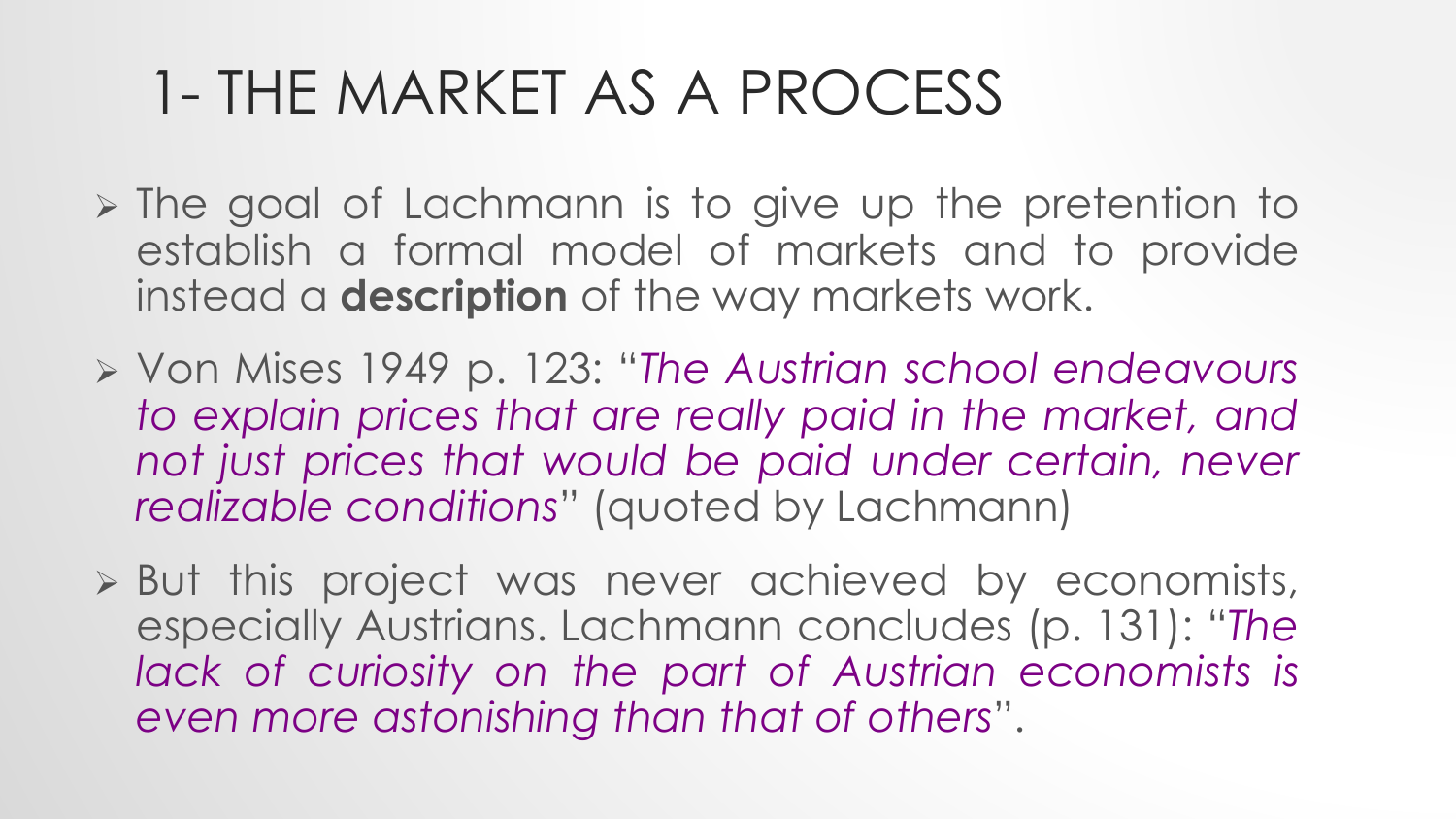- An Austrian conception of Markets must be made compatible with **radical subjectivism** and its implications.
- Subjectivism of **preference** vs. subjectivism of **expectations**:
- $\triangleright$  Mises 1949: "human action is a manifestation of the mind". Therefore for Lachmann: "choice is not a result of anything , but a *creative act*" (p. 55).
- $\triangleright$  If human actions are indeterminate, the result of an economic process is not forecastable, although every action rests on expectations and forecasts: : "The market process is by nature a diachronic, while general equilibrium is a synchronic model" (p. 26).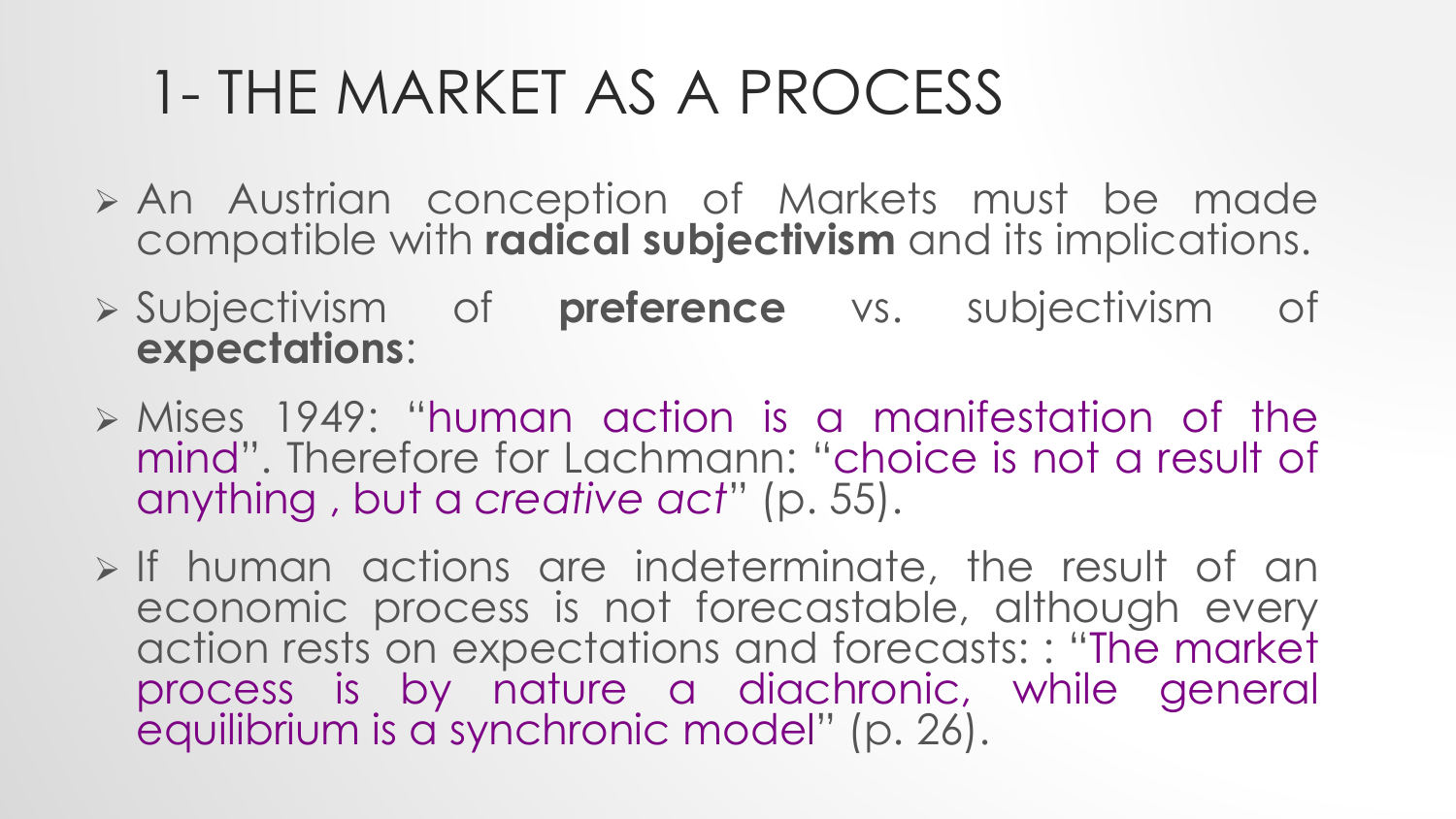- **Subjectivism of interpretations**: "In general, however, different men's aptitude to make use of information will differ for many reasons other than differences in their stock of knowledge. What needs emphasis is the subjective character of all activity concerned with information and knowledge, as contrasted with the necessarily objective nature of the information market." (p. 50)
- Boland 1978: "different agents with the same information will revise their plans at different intervals".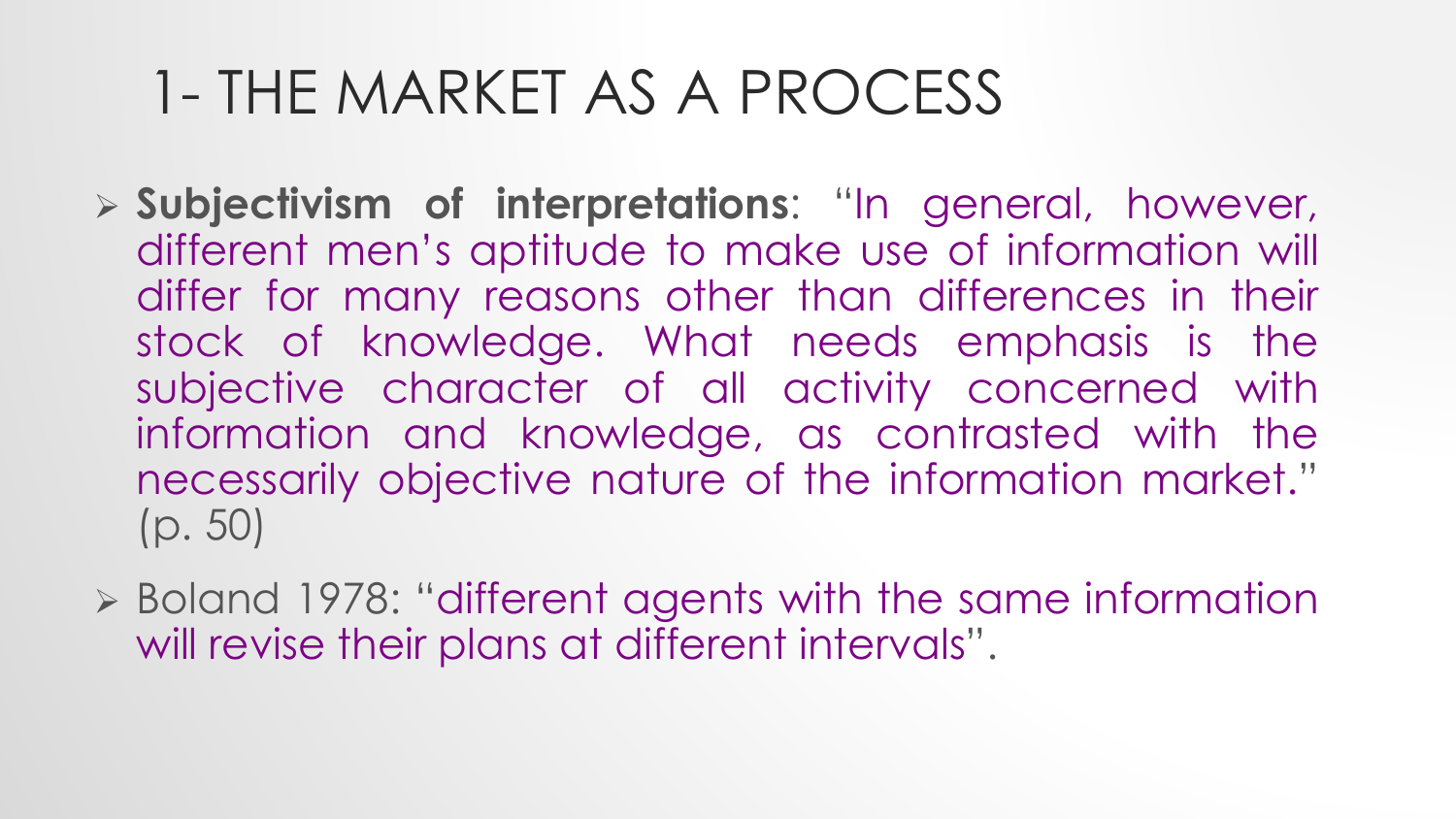- **Market prices cannot be taken as an pure objective information**
- $\triangleright$  It is needed to reconsider both the General Equilibrium analysis (obviously) but also the Hayekian (1937, 1949) view of cattalactic processes.
- $\triangleright$  A change in price cannot be used to forecast a specific behaviour: the price of the boat count as well as the fish market price (p. 65).
- Equilibrium is not a question mere price flexibility, but a dynamic process based on continuous individual plan rectifications in an uncertain world (p. 119).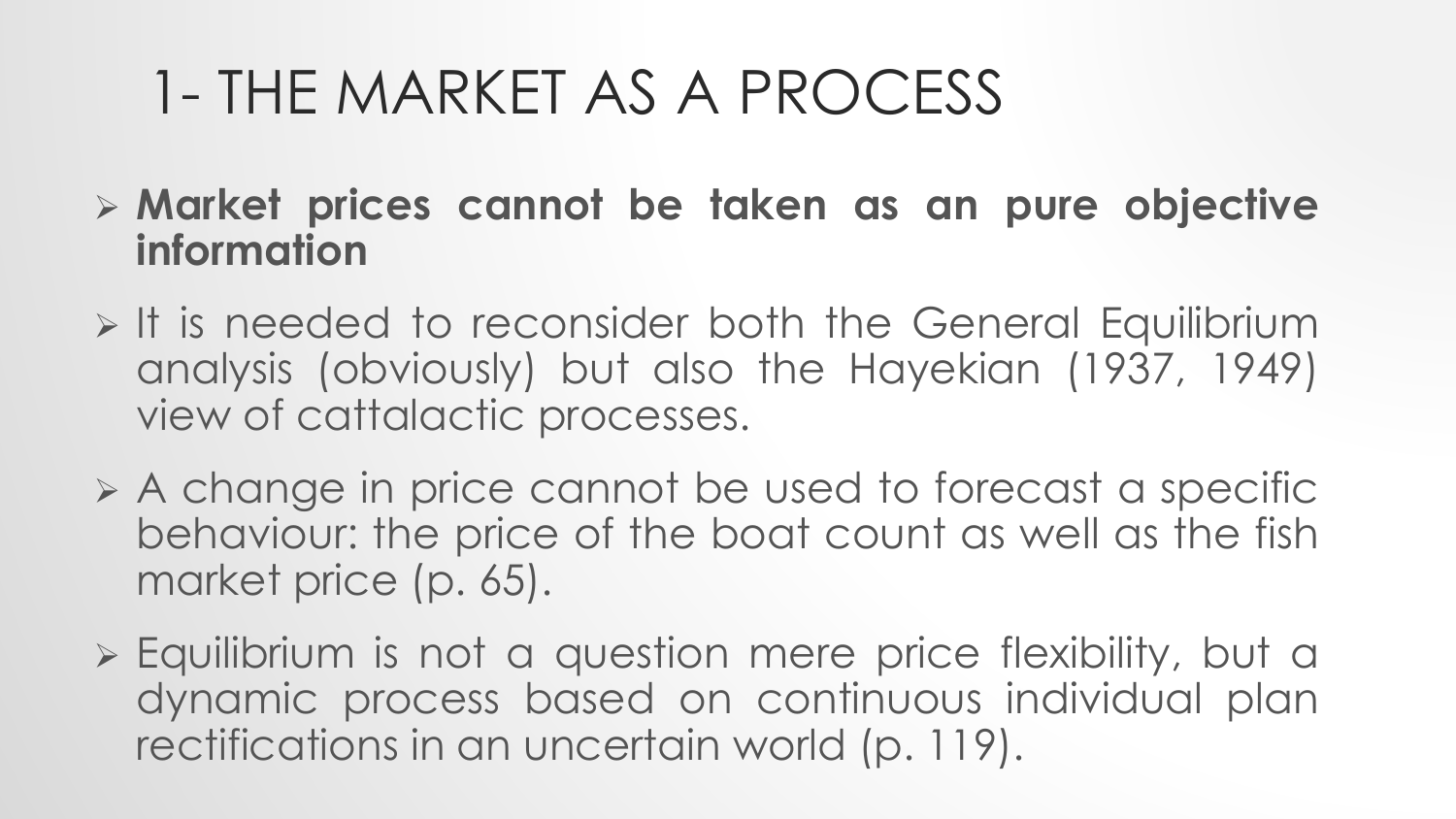**Ex. of a Lachmannian market supply / demand curve**



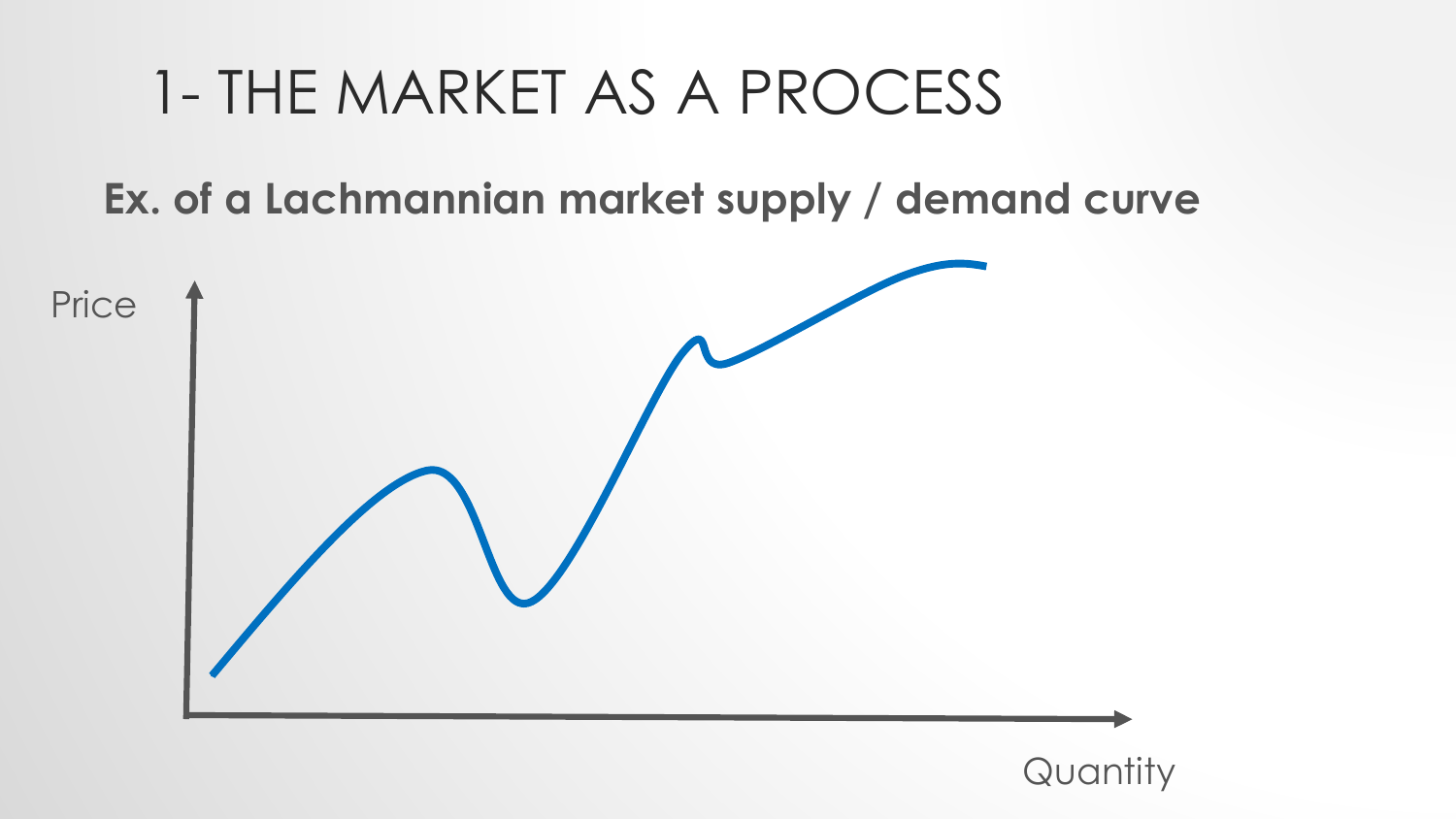- For Lachmann, economic sciences should be able to "explain prices that are really paid in the market, and not just prices that would be paid under certain, never realizable conditions" (p. 116).
- This project is only possible if the principle of a **'one-fit-all' model** of markets is abandoned.

"As regards the distinctions to be introduced, we shall speak not just of agents, but of producers and traders, not just of entrepreneurs, but of innovators and speculators, not just agents who passively react to market prices, but price-takers and price-fixers (who may have different functions in different markets). Also, different agents in different markets may enjoy different ranges of action" (p. 117).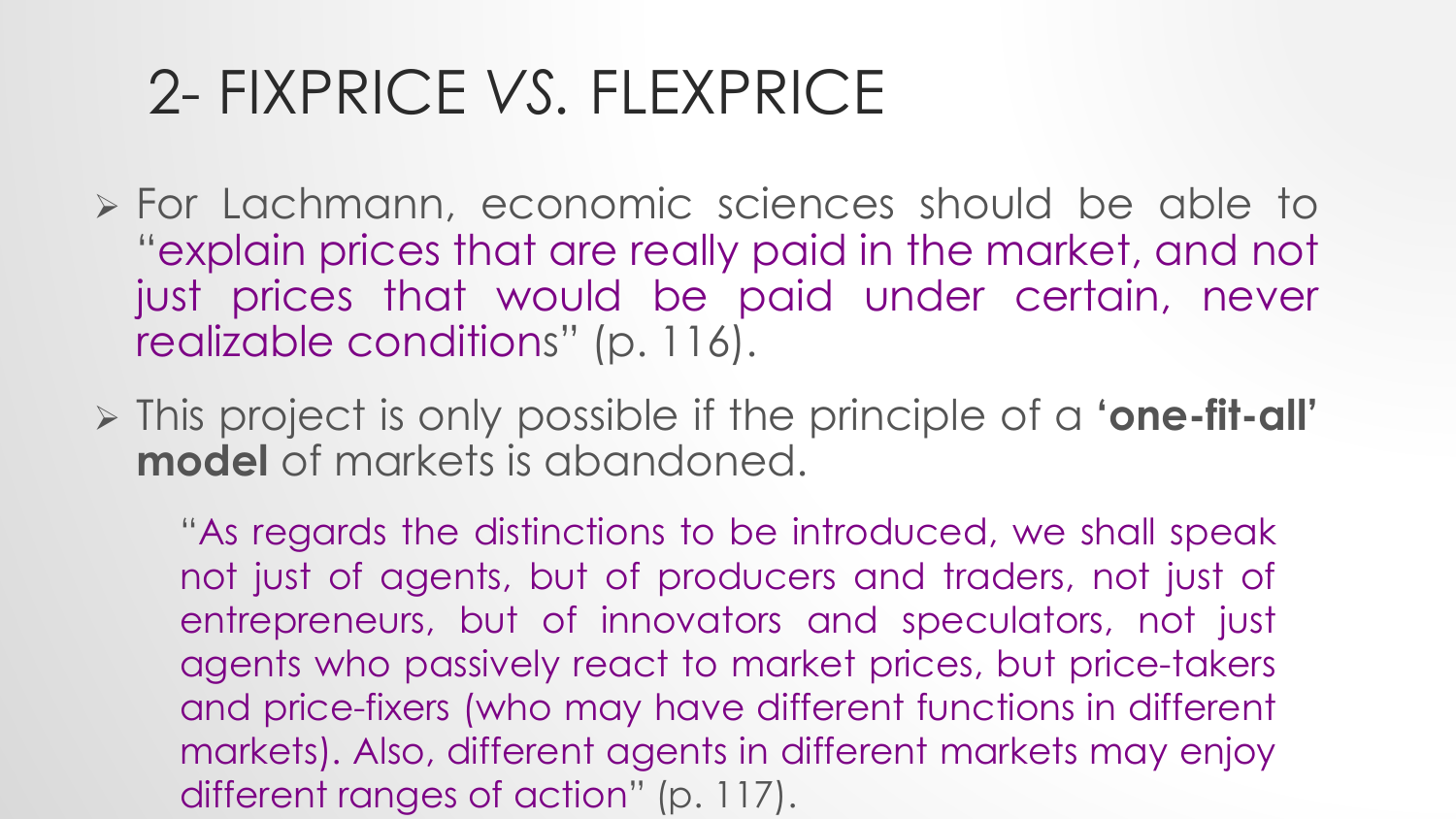"In the neoclassical schemes markets are as a rule highly stylized as commodity markets, labor markets, etc. We would not, however, permit such stylistic artifacts to make us forget that a highly significant difference between the Stock Exchange and the potato market lies in the fact that, except for the potato merchants, in the latter market everybody is either a producer or a consumer, while in the former it is easy to switch sides, between morning and afternoon if required. It is a fact that the neoclassical orthodoxy has, to this day, failed to grasp the consequences of the volatility of asset markets. It does matter which features of reality we accentuate in our schemes, and which we abstract from." (pp. 41-42)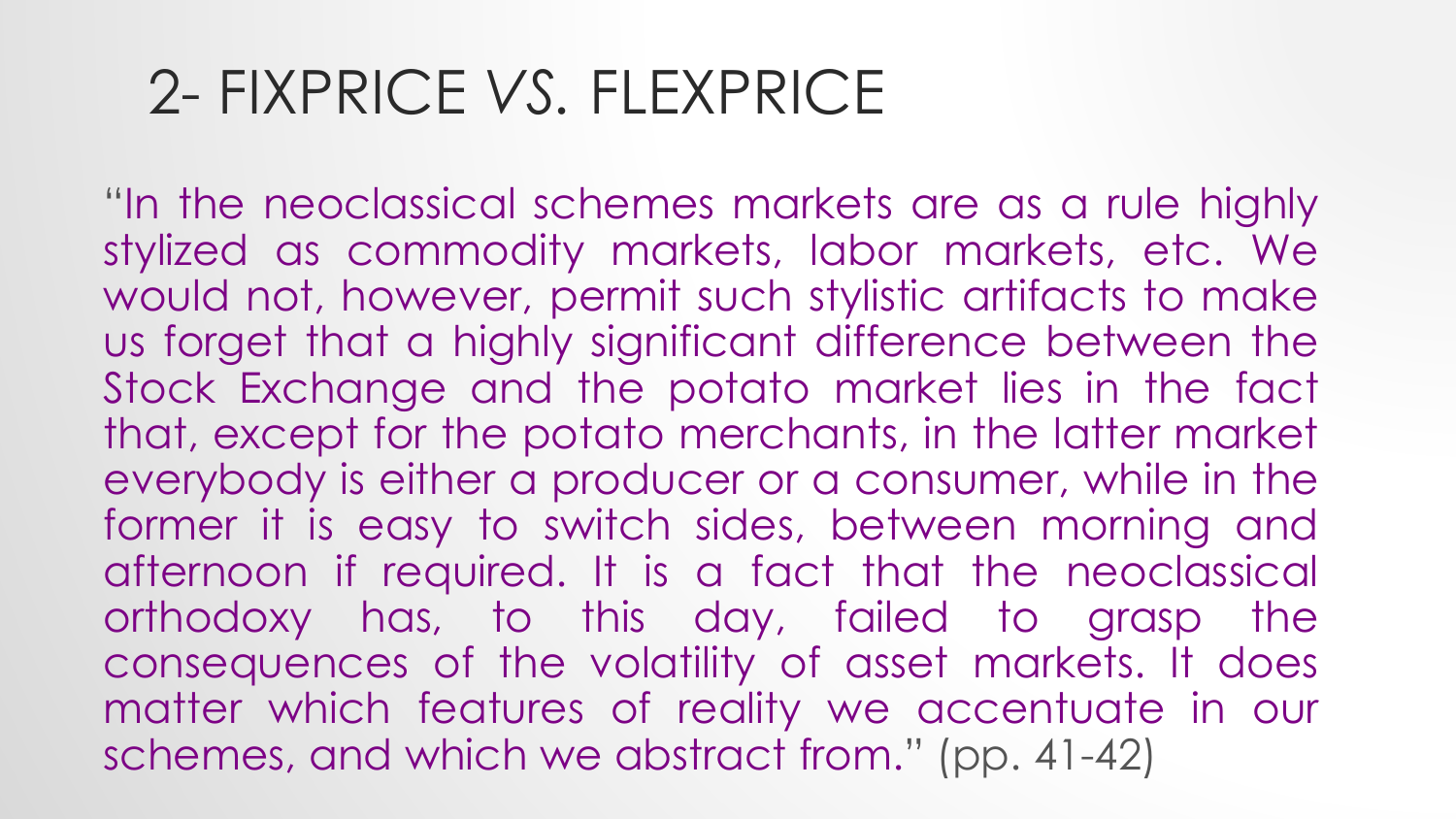- A "**fixprice market**" is not a market where prices are rigid but a market where prices evolves by the will of a "pricemaker".
- A "**flexprice market**" is a market where prices evolves in accordance with the forces of supply and demand.
- $\triangleright$  "different markets, characterized by the encounter of different classes of agents with different interests and functions, will give rise to market processes of various kinds … all statements suggesting that *the market* will produce this or that result must be regarded with some suspicion" (p. 124).
- *'Markets'* rather than '*the market'*.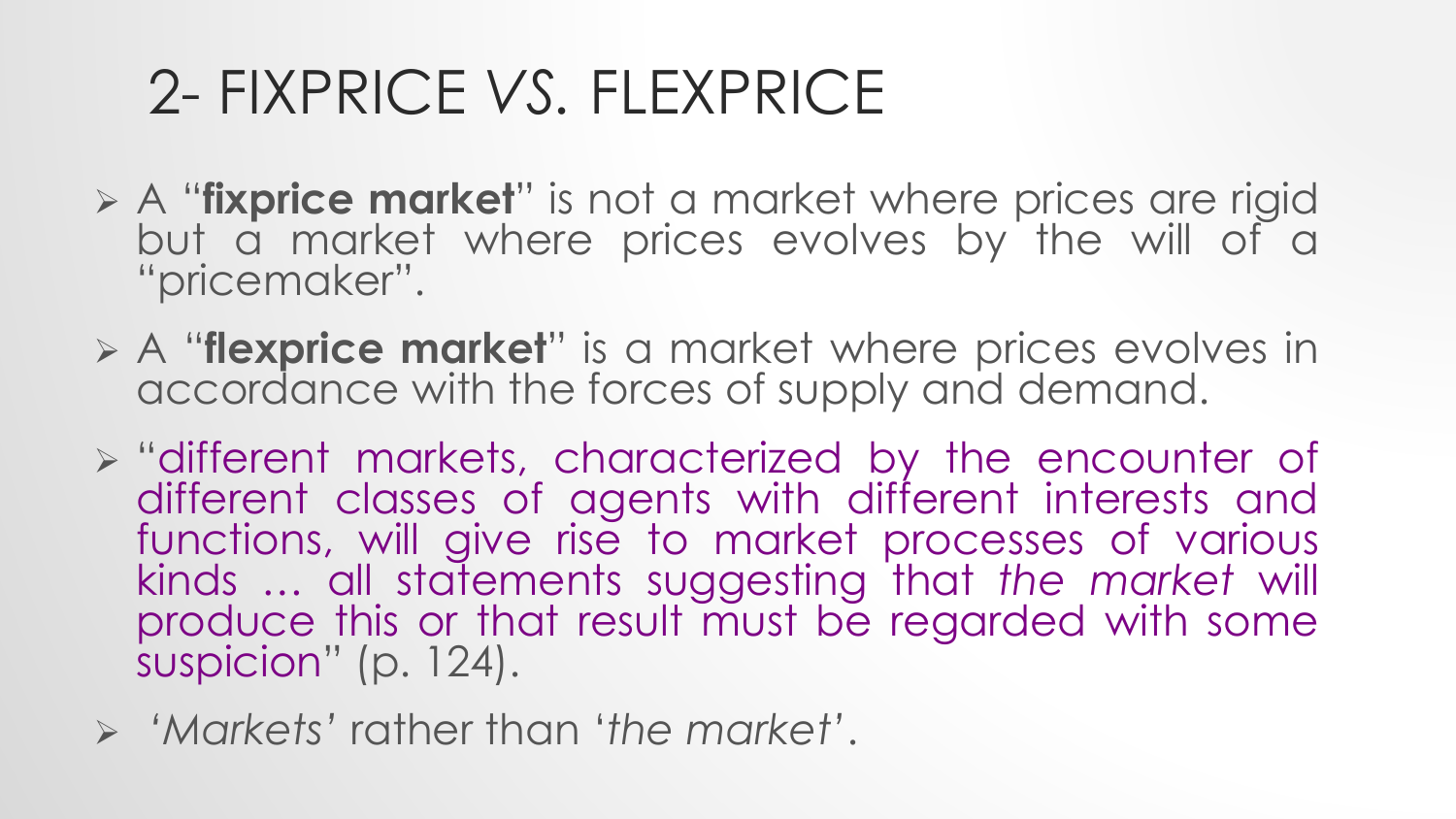- The **fixprice market** appear in markets controlled by industrial constraints:
	- 1. The **industrial capital** is costly and difficult to redeploy, sometime irreversible.
	- 2. Industrial production rests on **complementarities** which tend to create **high transaction costs.**
	- 3. Industrial production rests on **entrepreneurs expectations**, a creative process, that short-run price variations do not affect.
- Fixprice markets are a **salesman's market**. But salesmen are not price setters: they are member of a hierarchy.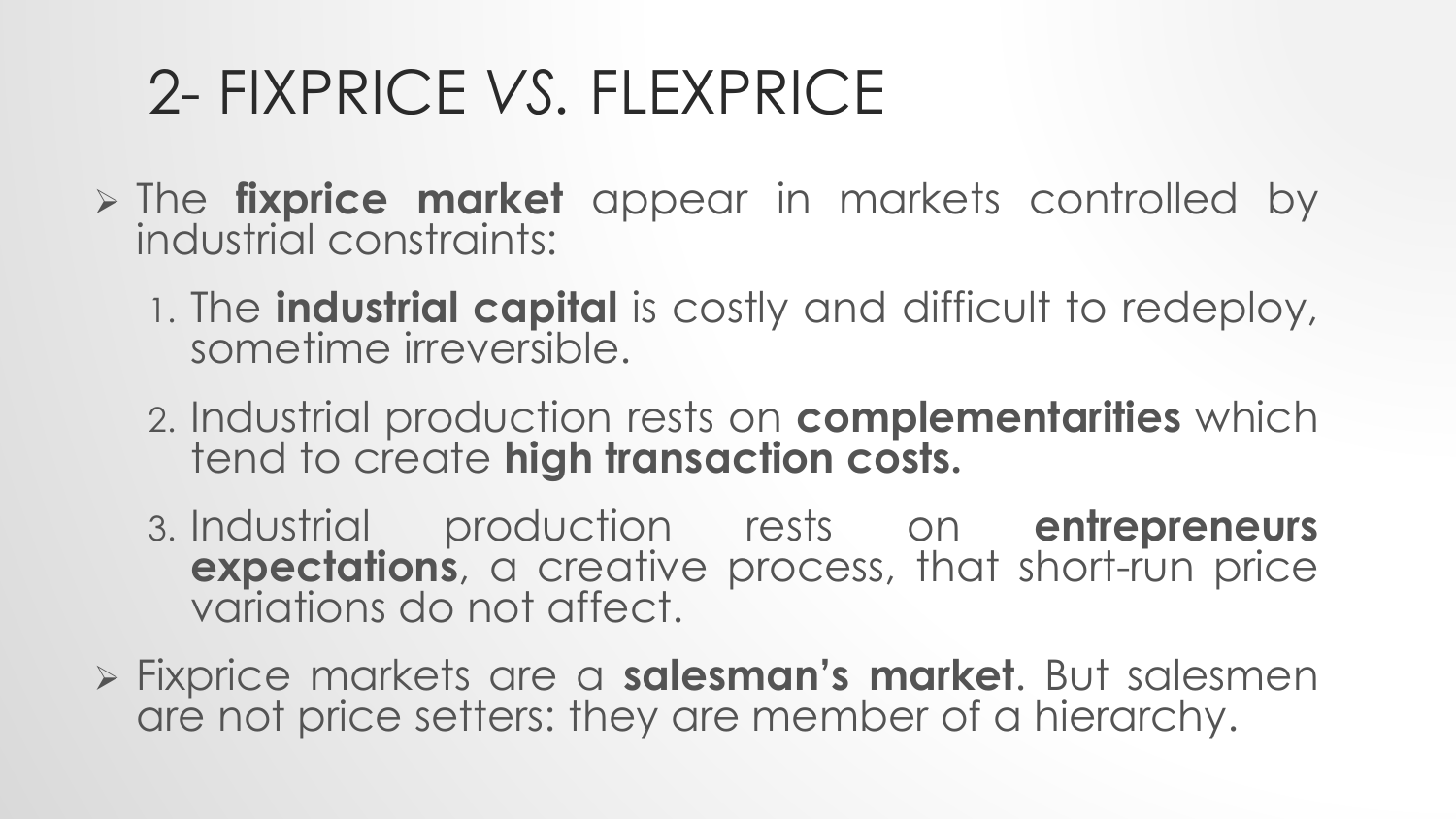$\triangleright$  "[in a saleman's market] the mode of organization is here that of bureaucracy. A large number of people cooperate, on the basis of division of labour, to produce an output stream which has to conform to a large number of requirements, technical, economic and otherwise. Men and women cooperating are organized in the form of a hierarchy in which orders and instructions issued by those in the higher have to be carried out by those in the lower echelons. [This] bureaucratic mode of organization is the most efficient in the application of modern methods of mass production" (pp. 135-6).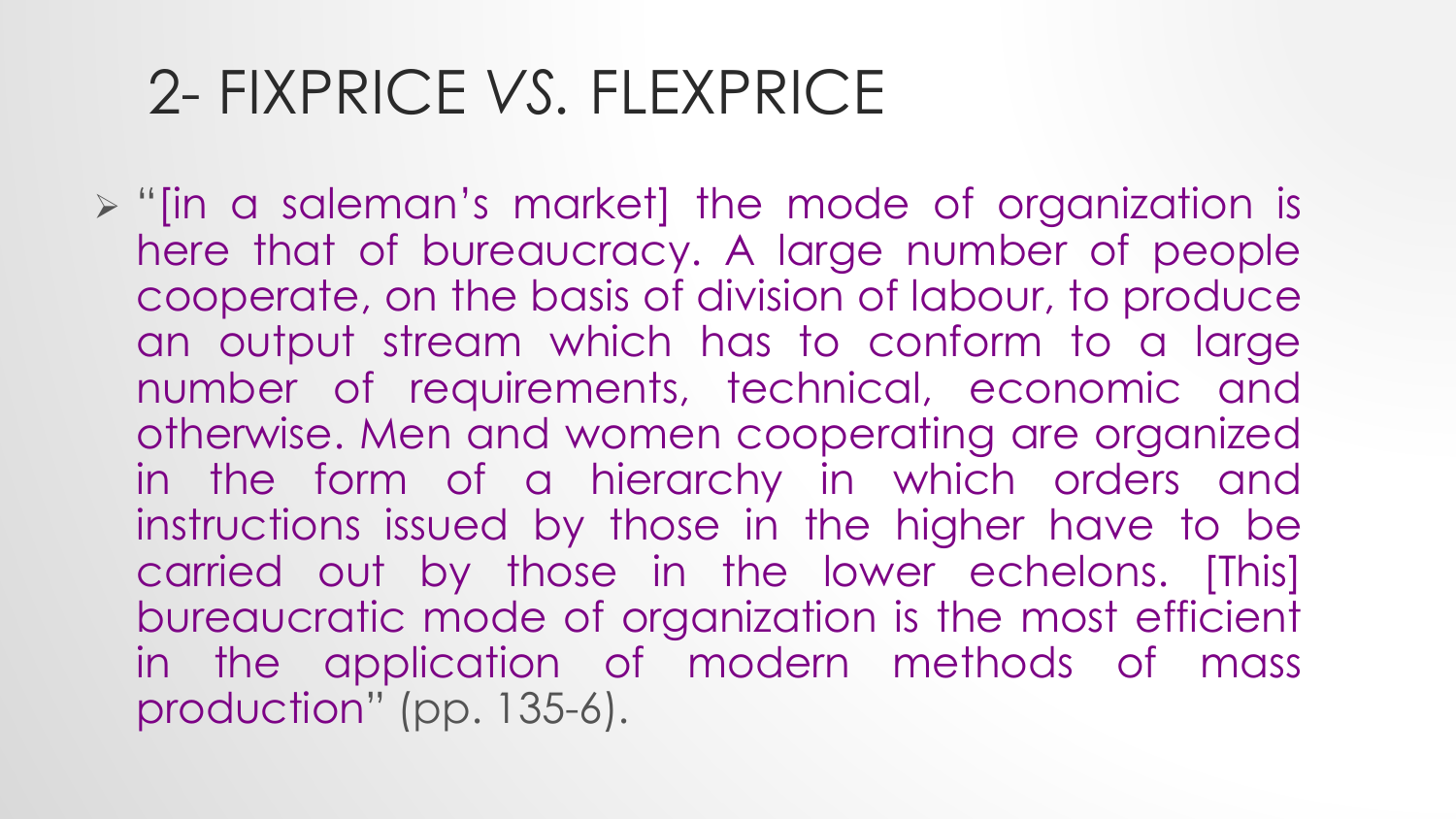- The **flexprice market** is a market where buyers and sellers can switch roles: "a merchant may refuse another merchant's offer and counter it with a different offer of his own. In a salesman's market this is hardly possible. In a merchant's market a merchant may be price setter or price taker, and he may 'switch sides' between one day and the next. In a salesman's market nobody can do that" (p. 132).
- $\triangleright$  The merchant capital is flexible: stocks management is the principal issue of a merchant. "There is good reason to believe that in a merchant's market prices will be flexible and the mode of price adjustment to changes in demand or supply will prevail" (p. 133).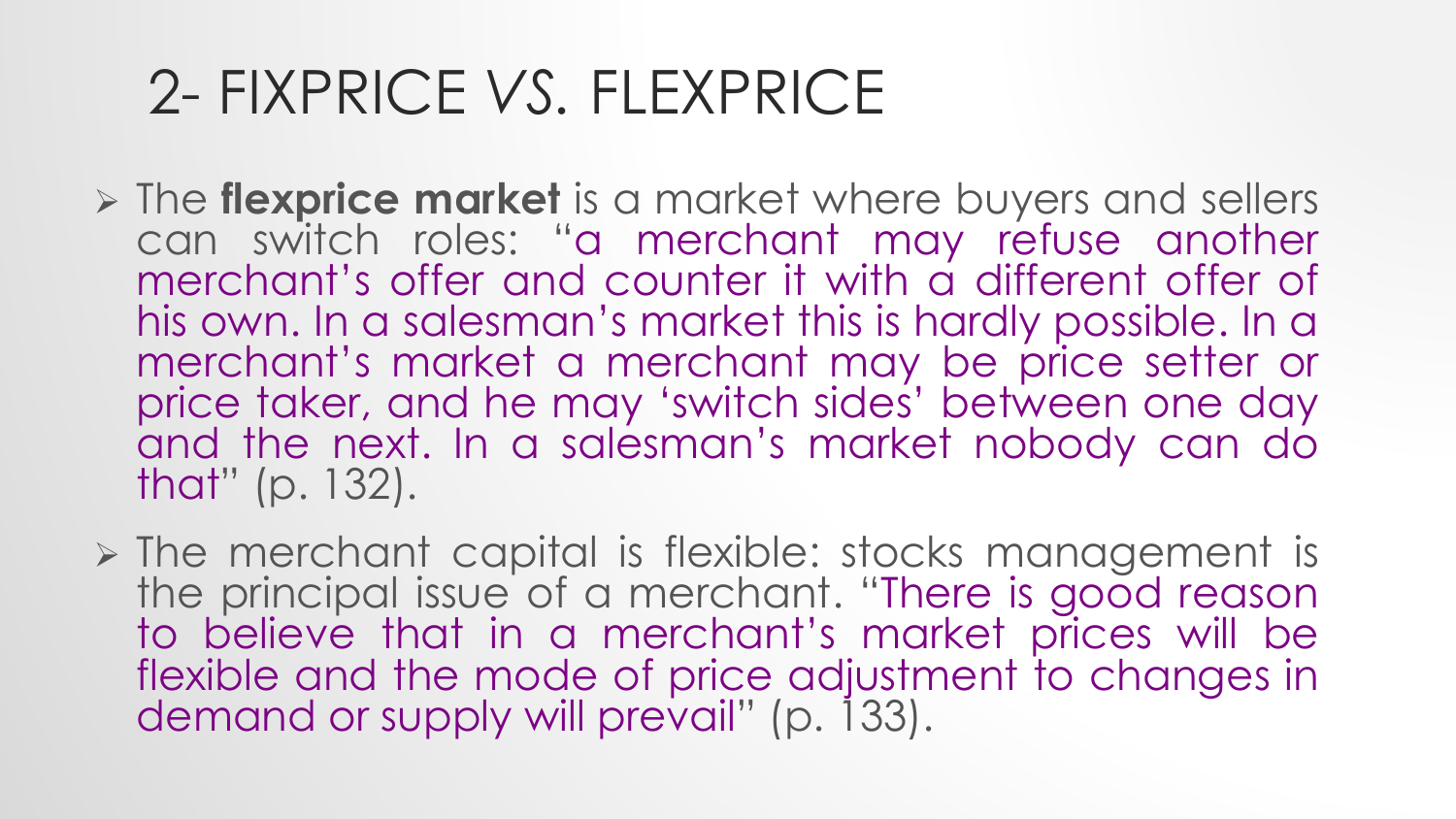- $\triangleright$  The merchant's market is a world of flexible prices. It mostly characterize the **row material markets** and the **financial markets**.
- "banks and similar institution can no longer be regarded as simple intermediaries between lenders and borrowers, but have in effect become merchants whose stock consists of financial assets. They enjoy one remarkable advantage over commodity traders: as financial assets can be created and modified almost at will, by agreement between lender and borrower, they are, unlike wool merchants, not constrained by physical and technical limits" (p. 135).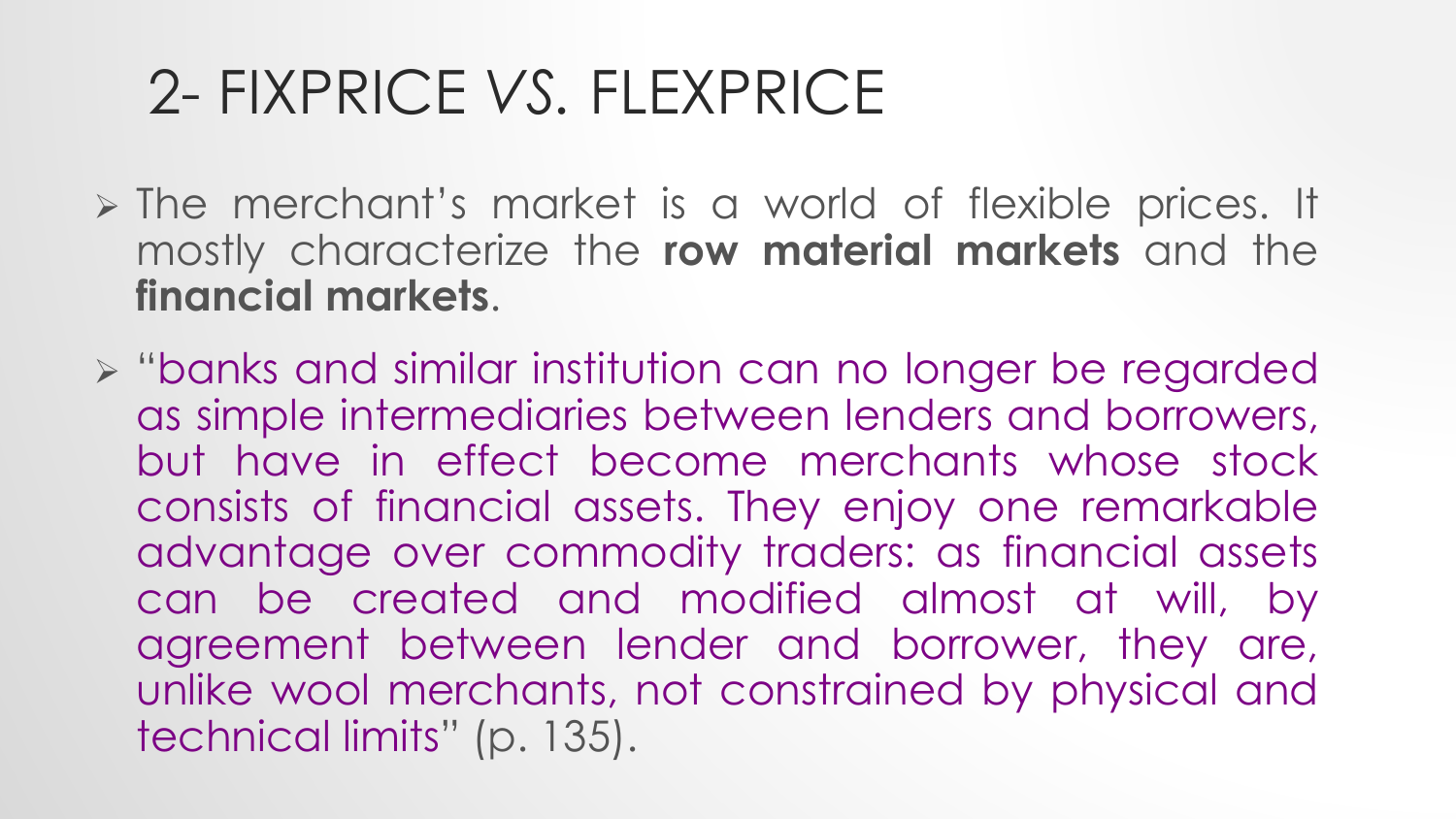|                        | <b>FIXPRICE MARKETS</b>               | <b>FLEXPRICE MARKETS</b>                     |
|------------------------|---------------------------------------|----------------------------------------------|
| <b>Type of markets</b> | Saleman's market                      | Merchant's market                            |
| <b>Capital</b>         | Long-run, irreversible<br>investments | Flexible, stocks<br>management issues        |
| <b>Entrepreneurs</b>   | innovators                            | speculators                                  |
| <b>Price setters</b>   | A bureaucratic<br>authority           | Many: buyers and sellers<br>can switch sides |
| <b>Products</b>        | Industrial production                 | Row material, financial<br>assets            |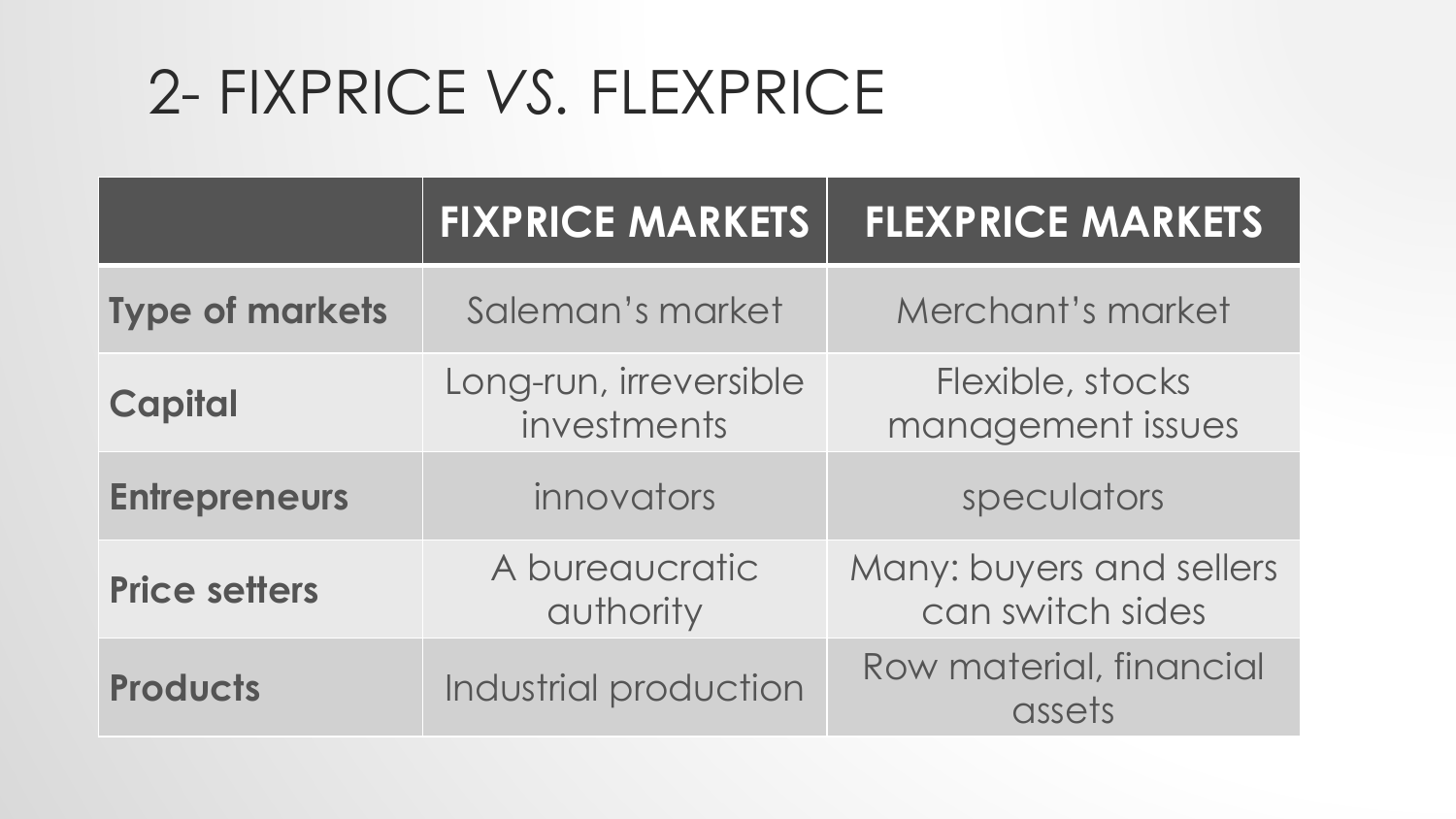- $\triangleright$  The role of stores in markets is ambiguous in Lachmann's model.
- Stores act as intermediaries between producers and final consumers: a "**middleman**".
- The **wholesale merchant** was historically a price-setter. In the Victoria area, he acted as "a 'middleman' whose economic function was not so much to 'distribute goods' as to collect and impart information and to fix such prices as would maximize his turnover. And such prices evidently had to be flexible!" (Lachmann 1956, p. 64).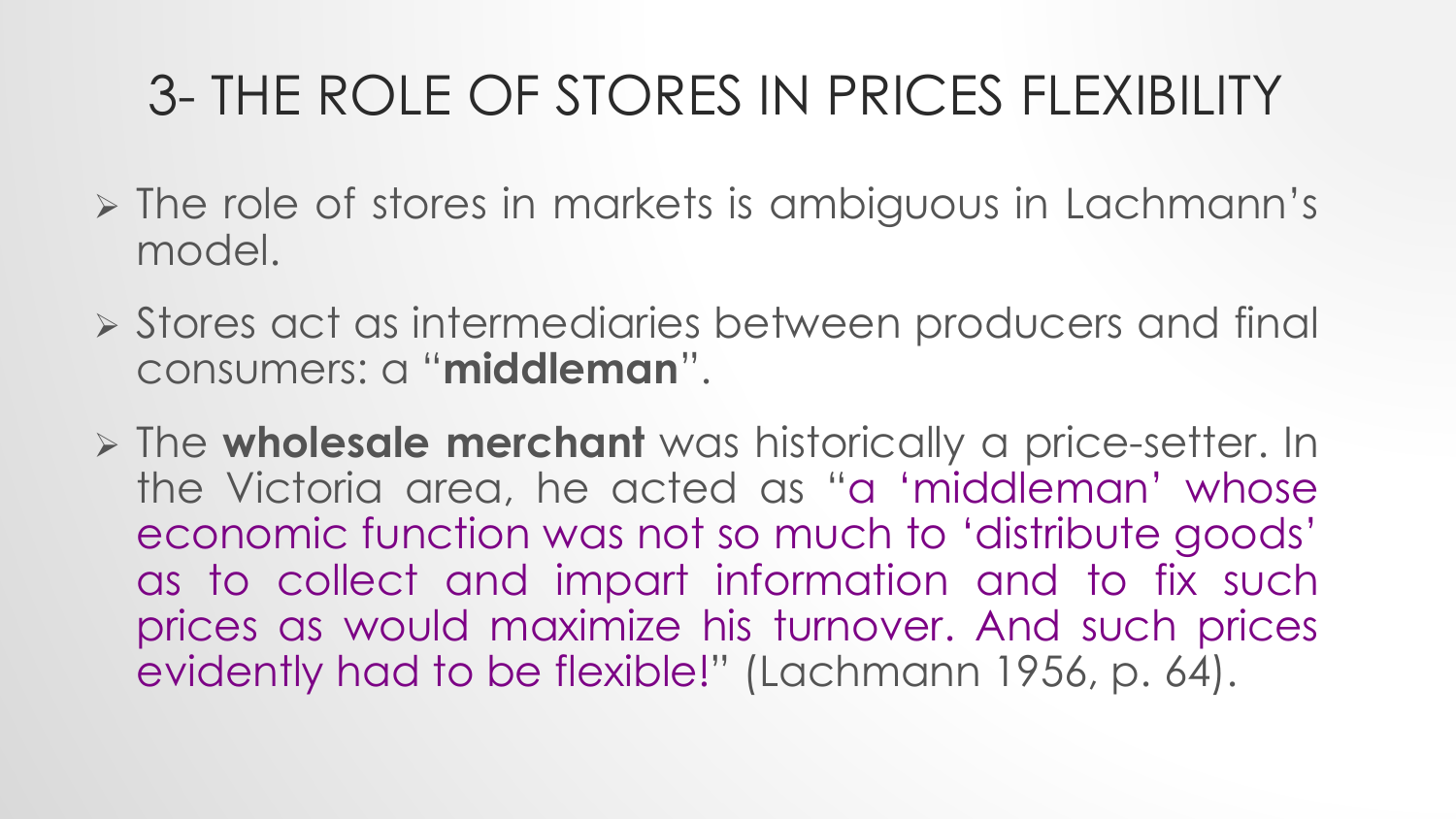- A store is a place where consumers are unable to negociate: "The modern consumer, on entering a department or chain store, confronts a range of goods each of which has a price tag attached to it. All he or she is able to do is to make a choice between them in accordance with preferences and budget constraint. Price and qualities of the goods on offer are literally 'given' to him or her. Any attempt to vary them by negotiation would be utterly futile" (p. 121).
- But today, "the wholesale merchant as a pricemaker has been succeeded by the industrial cost accountant" (p. 124), and therefore a fall in demand does not result on a fall in price but in the reduction of production and employment.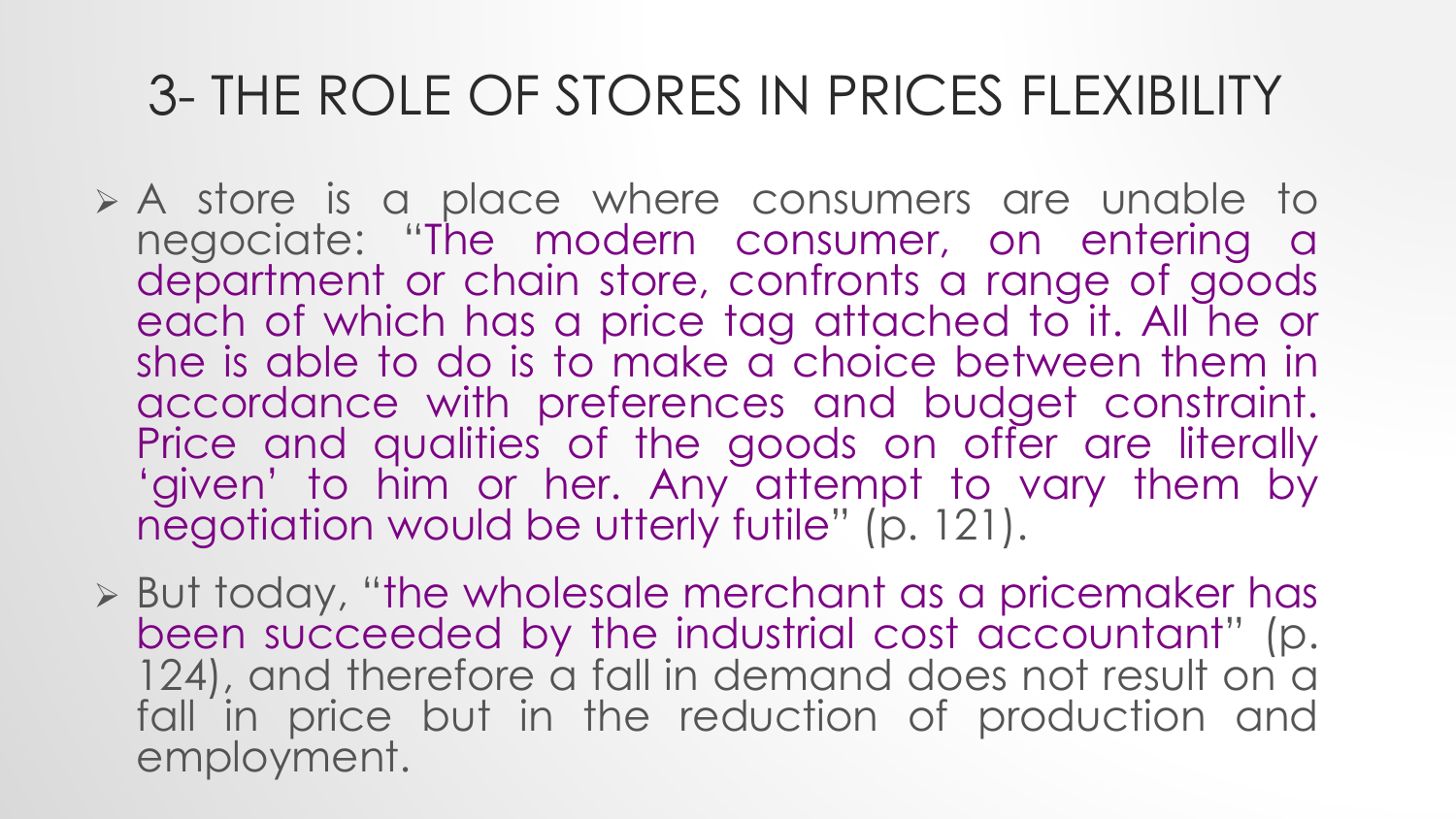- **Upstream**, the wholesale merchants can be pricemakers in flexprice markets (row materials, agricultural markets…), but have to be pricetakers in industrial goods.
- **Downstream**, with final consumers they are pricemakers: The "market" seen by final consumers is always a saleman's market since final consumers cannot "switch side" and negotiate the prices.
- Overall, the "laws of supply and demand" affect few markets.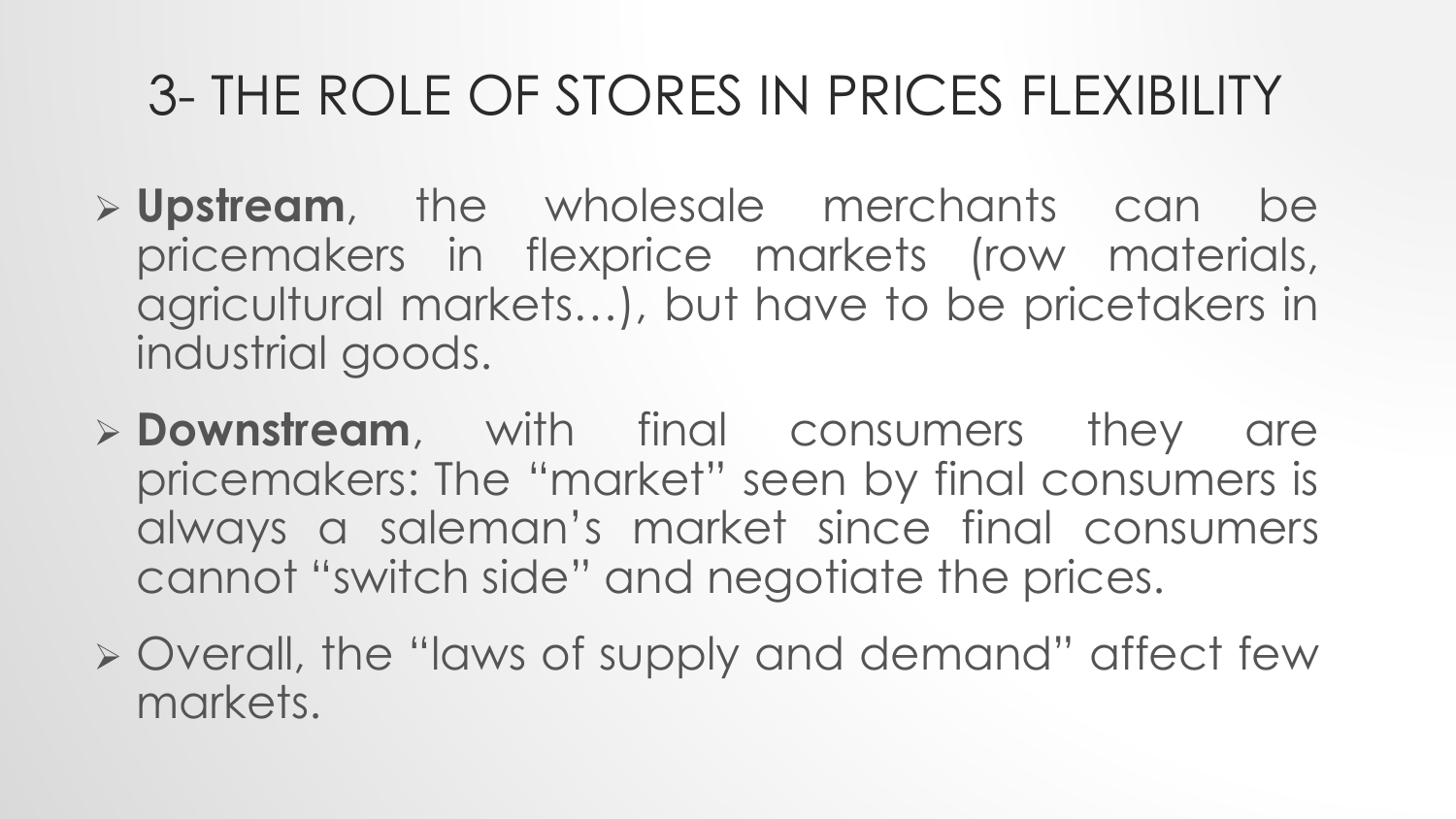